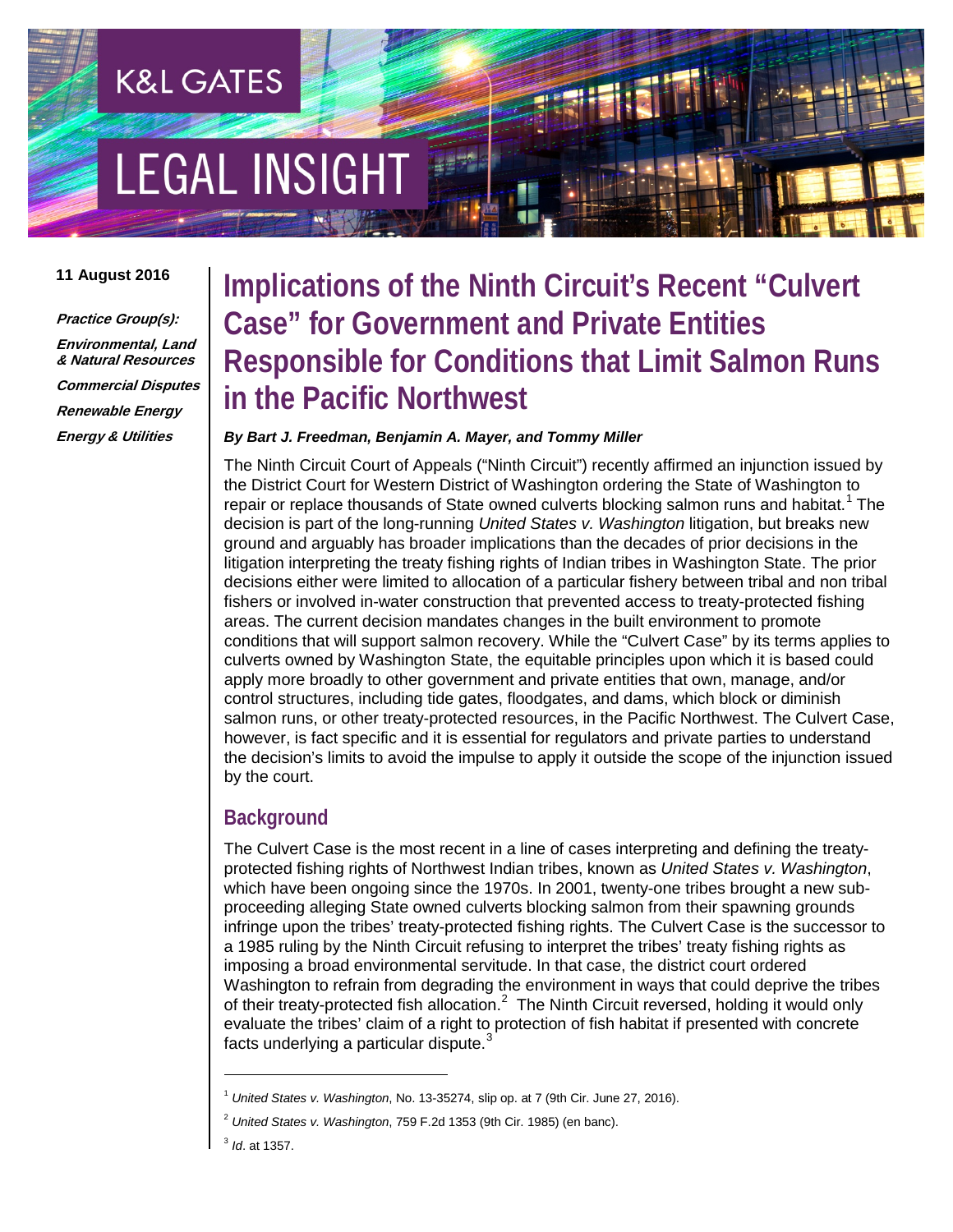### **Implications of the Ninth Circuit's Recent "Culvert Case" for Government and Private Entities Responsible for Conditions that Limit Salmon Runs in the Pacific Northwest**

Other *United States v. Washington* decisions create bright-line rules for determining liability. For example, the physical invasion of treaty-protected fishing areas, such as the complete displacement of fishing grounds with a dock and terminal, violates treaty rights and, to ensure a moderate living, tribes have a right to fifty percent of the annual catch in western Washington.<sup>[4](#page-1-0)</sup> The Culvert Case on the other hand is equitable in nature, and it remains to be seen how the case will translate into a liability standard that could be used to resolve other cases involving environmental degradation and treaty fishing rights. Nonetheless, the Culvert Case and its 1985 predecessor clarify that courts will apply the equitable principles upon which the Culvert Case is based when provided with concrete facts evidencing degradation of treaty-protected fishing environs.

### **What the Culvert Case Says**

The Ninth Circuit affirmed the district court's injunction requiring the State to repair and replace State owned culverts prohibiting free passage of fish to spawning grounds and other critical habitat. The court interpreted the tribes' treaty right to a moderate living to include protection of fishery habitat from man-made degradation.<sup>[5](#page-1-1)</sup> It found that such degradation includes culverts owned by the State of Washington that block free passage of salmon. The court agreed with the district court's finding of a significant decrease in salmon stocks in the State since 1985, and emphasized evidence showing barrier culverts block hundreds of thousands of salmon from reaching their spawning grounds.<sup>[6](#page-1-2)</sup> The court had a plethora of State produced evidence upon which to base its ruling. Indeed, the State produced reports and studies demonstrating its culverts were diminishing salmon runs.

### **Meaning and Implications of the Culvert Case**

What the Culvert Case seems to make clear is that the right of a treaty tribe to earn a moderate living includes the concomitant right to a sufficient number of fish to provide and sustain that living. The right extends to the protection of fish habitat from human caused environmental degradation, and mandates the correction of conditions negatively impacting fish to promote habitat health and fish abundance. When a dispute over man-made environmental degradation of fish habitat arises in a particularized context, the courts will likely examine the dispute consistent with the Culvert Case.

The court relied extensively on reports and studies developed by the State of Washington to support the conclusion that State owned culverts damage fish passage in ways that violate treaty-protected fishing rights and prohibit fish access to spawning grounds and other critical habitat.<sup>[7](#page-1-3)</sup> As such, it is worth considering that reports and other documents produced by private parties and public entities, related to both current and proposed structures and facilities, may be used as evidence of a treaty violation.

l

<span id="page-1-0"></span><sup>4</sup> *United States v. Washington*, 384 F. Supp. 312, 343 (W.D. Wash. 1974).

<span id="page-1-1"></span><sup>5</sup> *Id*. at 31–33.

<span id="page-1-2"></span><sup>6</sup> *United States v. Washington*, No. 13-35274, slip op. at 45 (9th Cir. June 27, 2016).

<span id="page-1-3"></span> $<sup>7</sup>$  The court cited to the following conclusion from one of the State's reports "Fish passage and human made barriers such</sup> as road culverts is one of the most recurrent and correctable obstacles to healthy salmonid stocks in Washington." *Id.* at 44.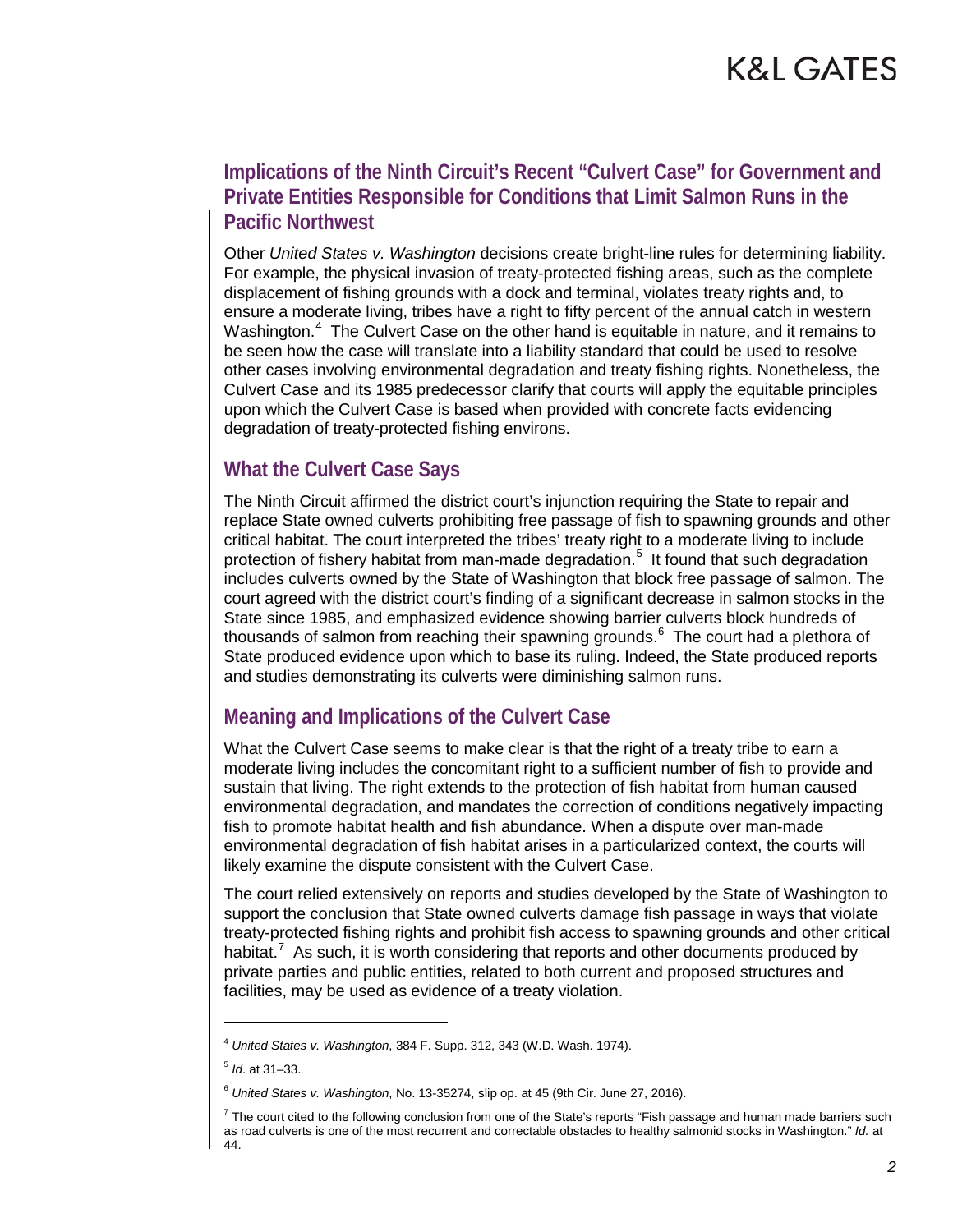# K&L GATES

#### **Implications of the Ninth Circuit's Recent "Culvert Case" for Government and Private Entities Responsible for Conditions that Limit Salmon Runs in the Pacific Northwest**

The decision and the district court injunction it upholds, however, leave many questions regarding its prospective application unanswered. The court did not enunciate a clear standard for determining whether particular conduct amounts to a violation of treatyprotected fishing rights. For instance, the Ninth Circuit relied on the district court's finding that barrier culverts are directly responsible for a portion of salmon habitat degradation causing declines in salmon runs, $8$  but the court did not explain how much degradation a tribe would need to show or delineate a set of facts a tribe must prove to obtain an injunction like the one issued in the case. The court also failed to identify or describe what other factors or infrastructure, if any, could contribute to diminished salmon runs and thus infringe upon treaty-protected fishing rights.

The Culvert Case may have broad ramifications, but it also has its limits. It potentially implicates tide gates, floodgates, dams, and stream flow or river temperature changes caused by or attributable to state, local government, or private-party actions. It could impact the development of habitat for a number of purposes, including housing, recreational, and industrial projects. The Culvert Case is, however, still grounded in equitable principles that require a clear and distinct showing of an actual impact on fish passage and treaty-protected fishing rights and a balancing of the interests and hardships of the parties before the court. Regulators and private parties must be aware of this requirement and take it into consideration when applying the Culvert Case to future scenarios and causes of action.

#### **Authors:**

**Bart J. Freedman** bart.freedman@klgates.com +1.206.370.7655

**Benjamin A. Mayer** ben.mayer@klgates.com +1.206.370.8074

**Tommy Miller** thomas.miller@klgates.com +1.206.370.8092

<span id="page-2-0"></span><sup>8</sup> *Id*. at 51.

 $\overline{\phantom{a}}$